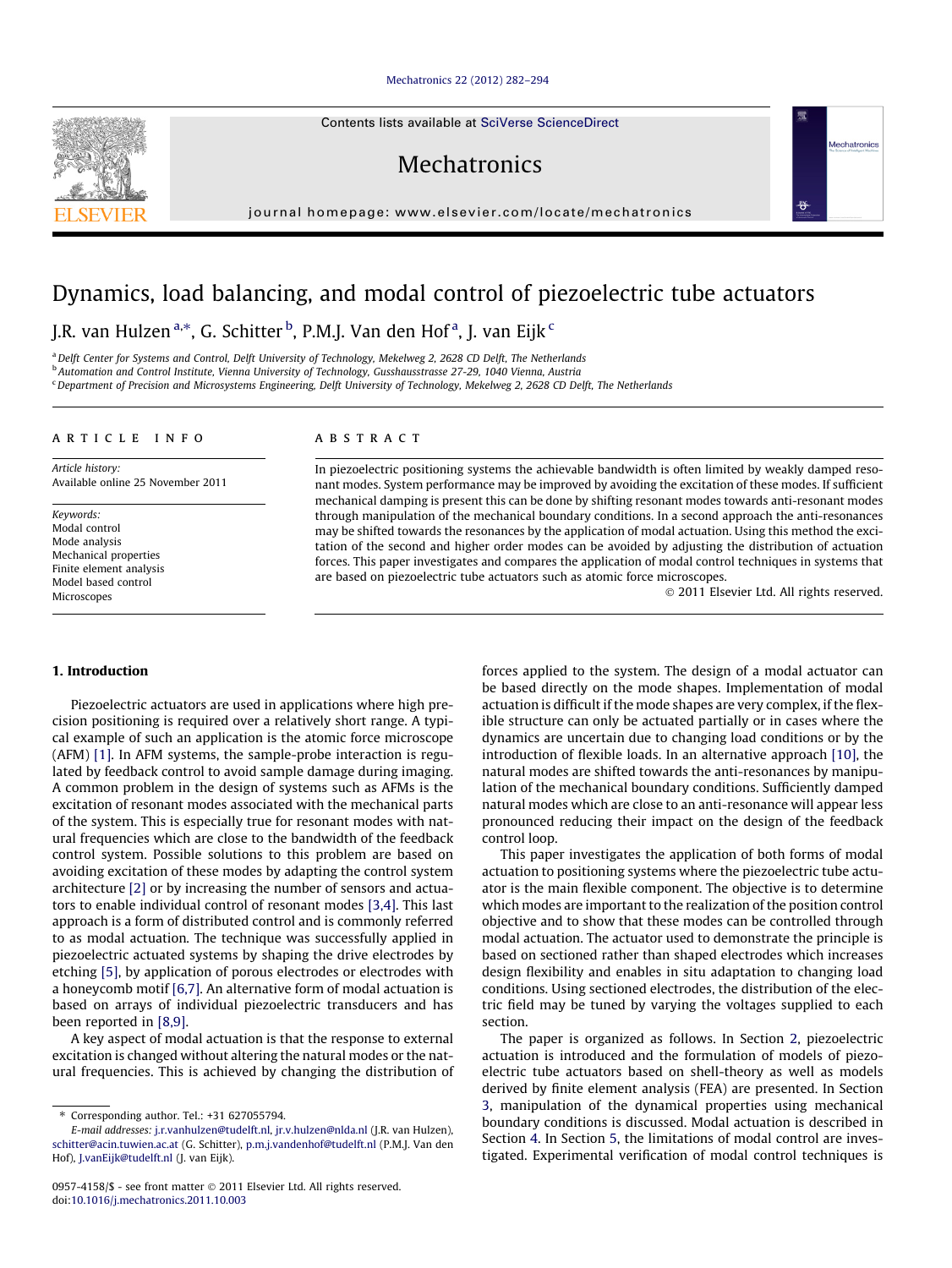<span id="page-1-0"></span>presented in Section [6.](#page-9-0) Finally, concluding remarks are given in Section [7](#page-11-0).

#### 2. Piezoelectric actuation

A piezoelectric actuator consists of a stiff ceramic material which expands in the presence of an electric field. In [\[10,11\]](#page-12-0) dynamic models of piezoelectric actuators based on Euler–Bernoulli beam theory are proposed. In cases where piezoelectric tube actuators are applied, beam type models need to be extended to incorporate extensional, flexural and due to the curvature of the tube, coupled flexural-extensional deformation.

Models of piezoelectric tube actuators based on shell theory (see [\[12,13\]](#page-12-0) for an overview) incorporate both flexural and extensional deformations and are capable of predicting the coupling between axial and radial deformation. However, due to the complex nature of models based on shell theory, closed form solutions exist only in very simple cases and numerical approximations are often necessary. Therefore, models based on shell theory are used to develop the underlying principle of modal actuation and the effectiveness of the technique is demonstrated in a specific case using a numerical approximation based on finite element formulation. Finite element models of piezoelectric tube actuators have been proposed in [\[14,15\].](#page-12-0) Using this framework, the application of modal control through variation of the load as well as the application of modal control based on sectioned electrodes is investigated using a case study of a high speed AFM.

## 2.1. Axial vibration of a piezoelectric tube scanner

The vertical axis of a tube scanner is modeled under the assumption that the piezoelectric tube actuator is a perfect, thin walled cylindrical shell with uniform electrodes. The actuator is assumed to be bonded to a flat base and it is assumed that the load has the form of a flat disk of radius  $r_d$  and thickness  $h_d$  which is mounted on the free end of the actuator in such a way that the centrelines of actuator and disk coincide. The length of the actuator is denoted as L, the radius of the cylinder mid-surface as R and the area of the lateral cross section of the cylinder is denoted as A. In the shell theory model presented below it is assumed that the thickness of the cylinder wall h is less than 10% of the mid-surface radius R and that the deformations of the shell are small compared to its dimensions. It is assumed that the expansion of the piezoelectric material in the polarization direction is negligible when compared to axial deformation due to bending and stretching and radial deformation due to hoop strain. The piezoelectric material is assumed to be orthotropic with respect to the polarization axis which is perpendicular to the cylinder surface. However, under the shell-theory assumptions, the material can be considered isotropic with material constants defined as modulus of elasticity E, Poisson's ratio  $v^1$  and density  $\rho$ . It is assumed that actuation due to the application of an electric field results in an axisymmetrical deformation of the actuator. Deformations in circumferential direction such as torsion and bending are neglected. Axial and radial deformation are denoted by  $u(z,t)$  and  $w(z,t)$ . Deformations  $u(z,t)$ and  $w(z,t)$  are assumed to be uniform in circumferential direction and vary only with time and the vertical axis (z-axis) position. Partial derivatives of  $u$  and  $w$  with respect to spatial variable  $z$  and time variable t are denoted as  $'(z,t)$  and  $(z,t)$ . Using Flügge shell theory [\[16,17\]](#page-12-0) it follows that the strain in axial and radial direction  $\epsilon_{\alpha}$ and  $\epsilon_{\beta}$  may be related to mid-surface displacement u and w by:

$$
\epsilon_{\alpha} = u' - rw'',
$$
  

$$
\epsilon_{\beta} = \frac{w}{R+r},
$$

where the term  $-zw''$  is included to take mid-surface bending into account, see [Fig. 1.](#page-2-0) To find the stresses  $\sigma_{\alpha}$  and  $\sigma_{\beta}$  the strain variables  $\epsilon_{\alpha}$  and  $\epsilon_{\beta}$  can be inserted into Hooke's law to find:

$$
\sigma_{\alpha} = \frac{E}{1 - \nu^2} (\epsilon_{\alpha} + \nu \epsilon_{\beta}),
$$
  

$$
\sigma_{\beta} = \frac{E}{1 - \nu^2} (\epsilon_{\beta} + \nu \epsilon_{\alpha}).
$$

Integration of the product of stress and strain over the volume of the cylindrical shell yields the expression for strain energy

$$
V=\frac{E}{2(1-v^2)}\int_{\Omega}\epsilon_{\alpha}^2+\epsilon_{\beta}^2+2v\epsilon_{\alpha}\epsilon_{\beta}d\Omega.
$$

Integration over a shell element  $d\Omega$  may be expressed in terms of the coordinates r, $\theta$  and z which yields  $d\Omega = (R+r)/R$  dr d $\theta$ dz, see also [Fig. 1](#page-2-0)a. In the axisymmetric case considered here, the integration over  $\theta$  is equivalent to multiplication with the circumference of the circular cylindrical mid-surface given by  $2\pi R$ . Integration over the thickness of the shell yields

$$
V = \frac{E2\pi R}{2(1 - v^2)} \int_0^L \int_{-h/2}^{h/2} \left\{ (u' - rw'')^2 + \left(\frac{w}{R+r}\right)^2 + 2v(u' - rw'') \left(\frac{w}{R+r}\right) \right\} \frac{R+r}{R} dr dz
$$
  
=  $\frac{EA}{2(1 - v^2)} \int_0^L \left\{ (u')^2 - 2\frac{h^2}{12R}u'w'' + \frac{h^2}{12}(w'')^2 + \frac{w^2}{R^2} + \frac{h^2}{12R^4}w^2 + 2\frac{v}{R}u'w \right\} dz$ 

where  $A = 2\pi Rh$  is the area of the longitudinal (axial) cross section of the cylinder. For thin shells the expression for stored kinetic energy during elastic deformation is given by

$$
T = \frac{1}{2} \rho A \int_0^L \dot{u}^2 + \dot{w}^2 dz + \frac{1}{2} m_l \dot{u}(L, t),
$$

where  $m_l$  is the mass of the disk load. Using Hamilton's principle it follows that

$$
\delta \int_{t_1}^{t_2} (T - V) dt = \int_{t_1}^{t_2} \int_0^L \delta \widehat{L} dz dt \quad \delta u(z, t) = \delta w(z, t) = 0,
$$
  
0 \le z \le L, t = t\_1, t\_2,

where  $\delta$  denotes the variation and  $\widehat{L}$  is the Lagrangian density. Using integration by parts to eliminate variations of derivatives of  $u(z,t)$ and  $w(z,t)$  with respect to z and t it follows that:

$$
\int_{t_1}^{t_2} \left\{ \int_0^L \left[ \frac{\partial}{\partial z} \left( \frac{\partial \widehat{L}}{\partial u'} \right) + \frac{\partial}{\partial t} \left( \frac{\partial \widehat{L}}{\partial \dot{u}} \right) \right] \delta u \, dz - \left[ \frac{\partial \widehat{L}}{\partial u'} \right] \delta u \Big|_0^L \right\} dt = 0
$$
\n
$$
\int_{t_1}^{t_2} \left\{ \int_0^L \left[ \frac{\partial \widehat{L}}{\partial w} - \frac{\partial}{\partial z} \left( \frac{\partial \widehat{L}}{\partial w'} \right) + \frac{\partial^2}{\partial z^2} \left( \frac{\partial \widehat{L}}{\partial w''} \right) - \frac{\partial}{\partial t} \left( \frac{\partial \widehat{L}}{\partial \dot{w}} \right) \right] \delta w \, dz \right\} dt = 0,
$$

where it has been assumed that  $\delta w(z,t) = \delta w'(z,t) = 0$  at  $z = 0$  and  $z = L$  due to the fact that the actuator is rigidly connected to the base and to the load which is assumed to be rigid.

$$
\frac{E}{1 - v^2} \left[ u''(z, t) - \frac{h^2}{12R} w'''(z, t) + \frac{v}{R} w'(z, t) \right] = \rho \ddot{u}(z, t)
$$
\n(1)

<sup>&</sup>lt;sup>1</sup> Using material data supplied by manufactures, the elasticity modulus  $E$  may be derived from  $E = (1 - v^2)(c_{11}^E + c_{31}^2/c_{33})$  and Poisson's ratio v from  $v = (c_{12}^E + e_{31}^2 / 6_{33}) / (c_{11}^E + e_{31}^2 / 6_{33})$  when using the charge boundary condition in an open-circuit condition.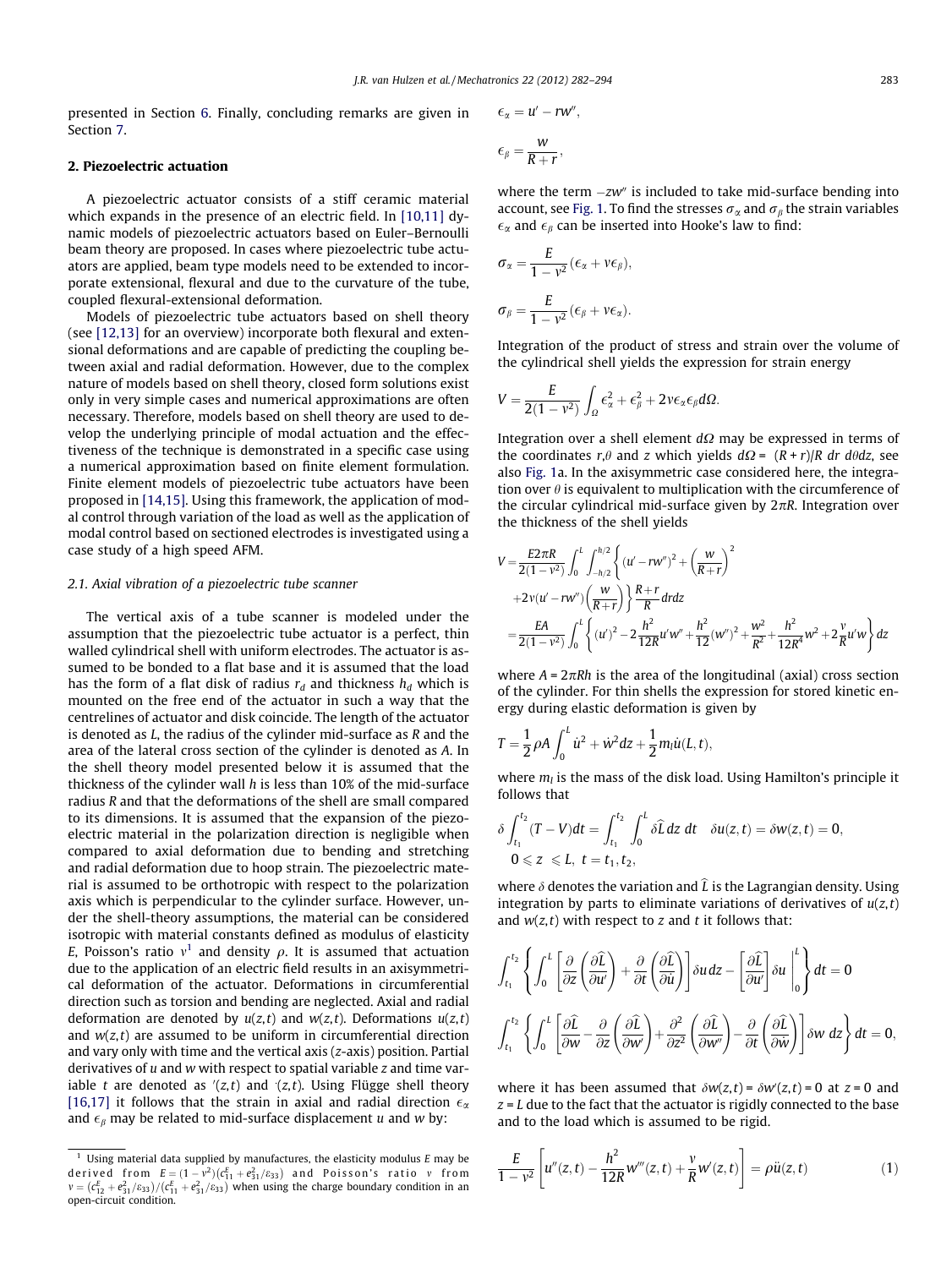<span id="page-2-0"></span>

Fig. 1. Piezoelectric tube actuator with shell element (a) and strain as a function of mid-surface deformation with deformations due to longitudinal stretching (b), due to bending (c) and due to radial expansion (d).

$$
\frac{E}{1 - v^2} \left[ \frac{h^2}{12R} u'''(z, t) - \frac{h^2}{12} w^{IV}(z, t) \right]
$$
  
\n
$$
- \frac{E}{1 - v^2} \left[ \frac{v}{R} u'(z, t) + \frac{1}{R^2} w(z, t) + \frac{h^2}{12R^4} w(z, t) \right]
$$
  
\n
$$
= \rho \ddot{w}(z, t), \qquad (2)
$$

with  $0 < z < L$ . The boundary conditions imposed on [\(1\) and \(2\)](#page-1-0) depend on the displacements as well as the tensile, bending and shearing forces at the interfaces and are formulated as conditions on the solutions  $u(z,t)$  and  $w(z,t)$ . The boundary conditions on  $u(z,t)$  are

$$
u(z,t) = 0, \ z = 0; -\frac{EA}{1 - v^2} \left[ u'(z,t) - \frac{h^2}{12R} w''(z,t) \right] = m_l \ddot{u}(z,t), z = L.
$$
 (3)

The boundary conditions on  $w(z,t)$  are defined by assuming a rigid connection between tube and load. This results in:

$$
w(z, t) = 0, \quad w'(z, t) = 0 \text{ for } z = 0, z = L. \tag{4}
$$

Under the assumption that the system executes synchronous motion, the solutions of  $(1)$  and  $(2)$  can be written as:

$$
u_i(z,t) = U_i(z) \cos(\omega_i t - \alpha_i), \ w_i(z,t) = W_i(z) \cos(\omega_i t - \alpha_i), \qquad (5)
$$

where  $u_i(z,t)$  and  $w_i(z,t)$  are the natural motions with  $U_i(z)$  and  $W_i(z)$ as the mode shapes of the natural modes and  $\omega_i$  as the natural frequencies which are obtained by solving the differential Eigenvalue problem. Using (5), Eqs. [\(1\) and \(2\)](#page-1-0) transform into:

$$
-U_i''(z) - \frac{v}{R}W_i'(z) + \frac{h^2}{12R}W_i'''(z) = \frac{(1 - v^2)\rho}{E}\omega_i^2 U_i(z)
$$
(6)

$$
\frac{v}{R}U'_{i}(z) - \frac{h^{2}}{12R}U''_{i}(z) + \frac{W_{i}(z)}{R^{2}} + \frac{h^{2}W_{i}(z)}{12R^{4}} + \frac{h^{2}}{12}W^{IV}_{i}(z) = \frac{(1 - v^{2})\rho}{E}\omega_{i}^{2}W_{i}(z)
$$
 (7)

for  $0 < z < L$  and

$$
U_i(z) = 0 \text{ for } z = 0,
$$
  

$$
\frac{EA}{1 - v^2} \left[ U'_i(z) - \frac{h^2}{12R} W''_i(z) \right] = \omega_i^2 m_i U_i(z) \text{ for } z = L,
$$

 $W_i(z) = 0, W'_i(z) = 0$  for  $z = 0$  and  $z = L$ .

To show that the separate modes at frequency  $\omega_i$  can be excited independently it is necessary to derive the orthogonality conditions.

### 2.2. Orthogonality

To derive the orthogonality conditions, two solutions  $U_a(z)$ ,  $W_a(z)$  and  $U_b(z)$ ,  $W_b(z)$  satisfying (6) and (7) are compared. Inserting the solution  $U_a(z)$ ,  $W_a(z)$  into (6), multiplying the result with  $U_b(z)$  and integrating the result over z yields:

$$
-\int_0^L U_b(z)U_a''(z)dz - \frac{v}{R} \int_0^L U_b(z)W_a'(z)dz + \frac{h^2}{12R} \int_0^L U_b(z)W_a'''(z)dz = \frac{(1 - v^2)\rho}{E} \omega_a^2 \int_0^L U_b(z)U_a(z)dz.
$$
(8)

Integrating the first term of the left hand side by parts and inserting the boundary conditions yields

$$
-\int_0^L U_b(z)U_a''(z)dz = -\frac{h^2}{12R}U_b(L)W_a''(L) - \omega_a^2 m_l \frac{(1 - v^2)}{EA}U_b(L)U_a(L) + \int_0^L U_b'(z)U_a'(z)dz.
$$

Integrating the second term of (8) by parts and inserting the boundary condtions yields

$$
-\frac{\nu}{R}\int_0^L U_b(z)W'_a(z)dz = \frac{\nu}{R}\int_0^L U'_b(z)W_a(z)dz.
$$

Finally, by using integration by parts three times and inserting the boundary conditions the third term of (8) is transformed into

$$
\frac{h^2}{12R} \int_0^L U_b(z) W_a'''(z) dz = \frac{h^2}{12R} U_b(L) W_a''(L) - \frac{h^2}{12R} \int_0^L W_a(z) U_b'''(z) dz.
$$

By inserting the results back into (8) we end up with

$$
\int_0^L U'_b(z)U'_a(z)dz + \frac{v}{R} \int_0^L U'_b(z)W_a(z)dz - \frac{h^2}{12R} \int_0^L W_a(z)U''_b(z)dz \n= \omega_a^2 \frac{(1 - v^2)}{EA} \left\{ \rho A \int_0^L U_b(z)U_a(z)dz + m_l U_b(L)U_a(L) \right\}.
$$
\n(9)

Using (6) with  $i = b$ , multiplying the result with  $U_a(z)$  and repeating the same steps a very similar result is obtained. Subtracting this result from (9) yields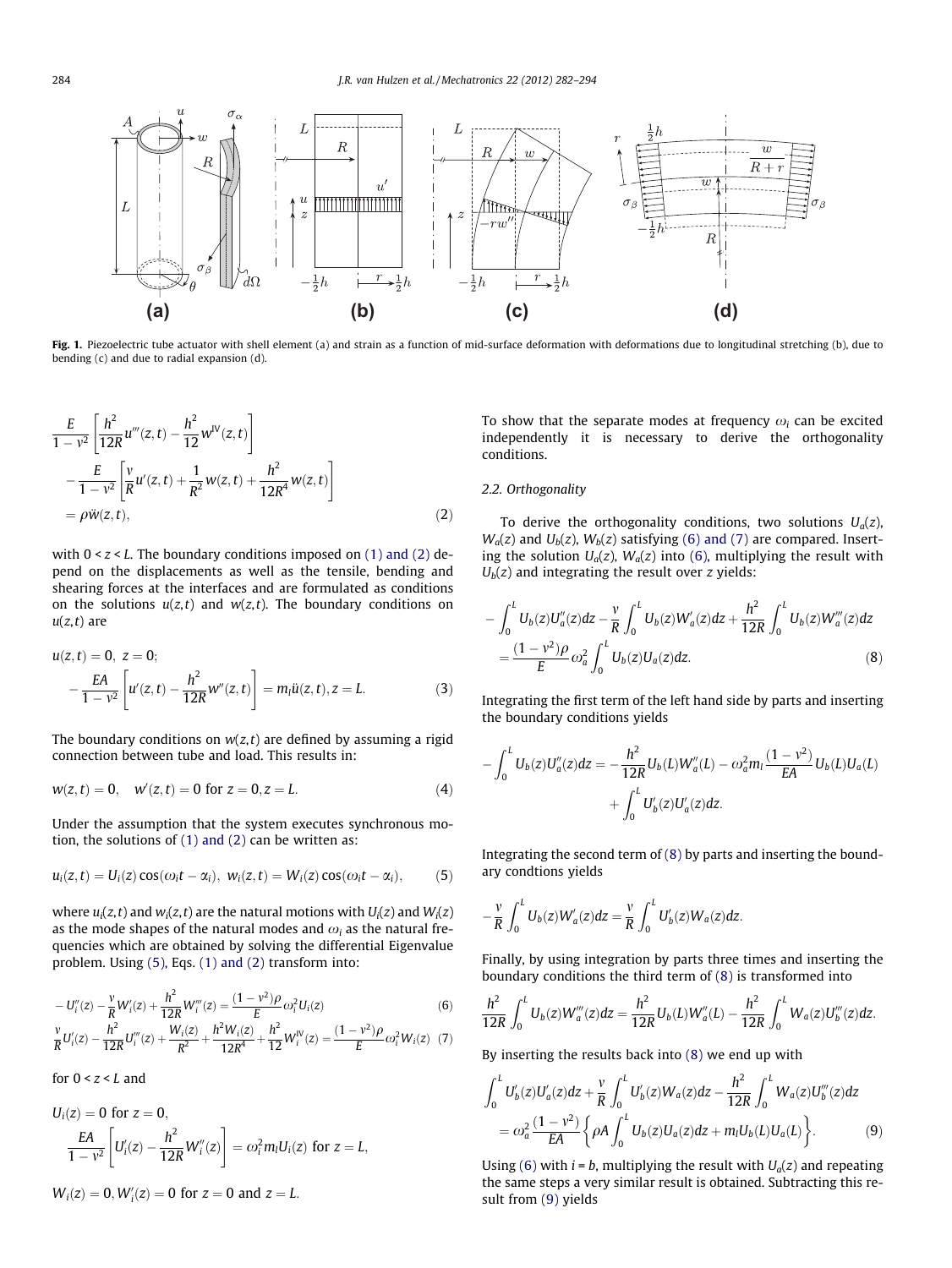<span id="page-3-0"></span>
$$
\frac{v}{R} \int_0^L \left[ U'_b(z) W_a(z) - U'_a(z) W_b(z) \right] dz + \frac{h^2}{12R} \times \int_0^L \left[ W_b(z) U'''_a(z) - W_a(z) U'''_b(z) \right] dz \n= (\omega_a^2 - \omega_b^2) \frac{(1 - v^2)}{EA} \left\{ \rho A \int_0^L U_b(z) U_a(z) dz + m_l U_b(L) U_a(L) \right\}.
$$
\n(10)

Inserting the solution  $U_a(z)$ ,  $W_a(z)$  into (7), multiplying the result with  $W_b(z)$  and integrating the result over x yields

$$
\frac{v}{R} \int_0^L W_b(z) U_a'(z) dz - \frac{h^2}{12R} \int_0^L W_b(z) U_a'''(z) dz \n+ \frac{1}{R^2} \int_0^L W_b(z) W_a(z) dz + \frac{h^2}{12R^4} \int_0^L W_b(z) W_a(z) dz \n+ \frac{h^2}{12} \int_0^L W_b(z) W_a^{IV}(z) dz \n= \frac{(1 - v^2)\rho}{E} \omega_a^2 \int_0^L W_b(z) W_a(z) dz.
$$
\n(11)

Integrating the last term of the left hand side by parts and applying the boundary conditions yields

$$
\frac{h^2}{12} \int_0^L W_b(z) W_a^{\text{IV}}(z) dz = \frac{h^2}{12} \int_0^L W_a(z) W_b^{\text{IV}}(z) dz.
$$

Again, using (7) with  $i = b$ , multiplying the result with  $U_a(z)$  and repeating the same steps a similar result is obtained. Subtracting this result from (11) yields

$$
\frac{v}{R} \int_0^L \left[ W_b(z) U_a'(z) - W_a(z) U_b'(z) \right] dz \n+ \frac{h^2}{12R} \int_0^L \left[ W_a(z) U_b'''(z) - W_b(z) U_a'''(z) \right] dz \n= \frac{(1 - v^2)\rho}{E} \left( \omega_a^2 - \omega_b^2 \right) \int_0^L W_b(z) W_a(z) dz.
$$
\n(12)

Then by adding (12) to (10) it follows that:

$$
(\omega_a^2 - \omega_b^2) \left\{ \rho A \int_0^L [U_b(z)U_a(z) + W_b(z)W_a(z)]dz + m_l U_b(L)U_a(L) \right\}
$$
  
= 0.

This last expression leads to the orthogonality condition:

$$
\rho A \int_0^L \left[ U_b(z) U_a(z) + W_b(z) W_a(z) \right] dz + m_l U_b(L) U_a(L) = \mu_a \delta_{ab},
$$

where  $\delta_{ab}$  and  $\mu_a$  are defined as the Kronecker delta function and a positive constant commonly referred to as the modal mass. These results are similar to the results found in [\[18,17\]](#page-12-0) but include the influence of the attached rigid mass. If the radial deformation is neglected the orthogonality condition is identical to that of a Euler–Bernoulli beam loaded by a rigid mass [\[19\]](#page-12-0). The modal mass  $\mu_a$  can be determined with:

$$
\mu_a = \rho A \int_0^L \left[ U_a^2(z) + W_a^2(z) \right] dz + m_l U_a^2(L).
$$

The complementary orthogonality condition can be found in a similar fashion.

$$
\int_0^L U'_b(z)U'_a(z)dz + \frac{h^2}{12R} \int_0^L U_b(z)W'''_a(z) - W_b(z)U'''_a(z)dz \n- \frac{h^2}{12R}U_b(L)W''_a(L) + \frac{v}{R} \int_0^L W_b(z)U'_a(z)dz - \frac{v}{R} \int_0^L U_b(z)W'_a(z)dz \n+ \frac{12R^2 + h^2}{12R^4} \int_0^L W_b(z)W_a(z)dz + \frac{h^2}{12} \int_0^L W_b(z)W_a^W(z)dz \n= \frac{(1 - v^2)}{EA} \omega_a^2 \mu_a \delta_{ab}.
$$

Using the orthogonality conditions it can be shown that the resonant modes of the system are independent of each other.

#### 2.3. Response to external excitation

To calculate the response of the system to excitation by a voltage applied to the electrodes of the system [\(1\) and \(2\)](#page-1-0) are extended to:

$$
\frac{E}{1 - v^2} \left[ u''(z, t) - \frac{h^2}{12R} w'''(z, t) + \frac{v}{R} w'(z, t) \right] + f_u(z, t) = \rho \ddot{u}(z, t) \quad (13)
$$
\n
$$
\frac{E}{1 - v^2} \left[ \frac{h^2}{12R} u'''(z, t) - \frac{h^2}{12} w^W(z, t) - \frac{v}{R} u'(z, t) - \frac{w(z, t)}{R^2} - \frac{h^2}{12R^4} w(z, t) \right] + f_w(z, t) = \rho \ddot{w}(z, t), \qquad (14)
$$

where  $f_u(z,t)$ ,  $f_w(z,t)$  are the net-forces generated by the piezoelectric effect per unit length of the piezo. The piezoelectric effect causes the actuator to expand axially as well as radially. The radial expansion is assumed to be caused by the increase of the circumference of the tube. The expansion of the material itself, i.e. the increase in wall thickness  $h$  is assumed to be negligible. With these assumptions  $f_u(z,t)$ ,  $f_w(z,t)$  are given by:

$$
f_u(z,t) = 2\pi \frac{A}{L} \frac{e_{31}}{\ln\left(\frac{R+h/2}{R-h/2}\right)} F(z)V(t),
$$
  

$$
f_w(z,t) = 2\pi \frac{A}{R} \frac{e_{31}}{\ln\left(\frac{R+h/2}{R-h/2}\right)} F(z)V(t),
$$

where  $F(z)$  is a shaping function. In the case of a modal actuator based on a single shaped, porous or honeycombed electrode, the shaping function  $F(z)$  is a continuous function and the product of  $F(z)$  and  $V(t)$  denotes the voltage level at coordinate z. In the case of a modal actuator based on a sectioned electrode, the layout shown in Fig. 2 is used. In this case the voltage levels are uniform within a section and  $F(z)$  has the form:

$$
F(z) = \sum_{j=1}^{n+1} g_j(\delta(z - z_j) - \delta(z - z_{j+1})),
$$
\n(15)



Fig. 2. Sectioned modal actuator with an outer electrode divided into five sections of uniform length, a load in the form of a sample disk and a sensor measuring the vertical displacement of the load.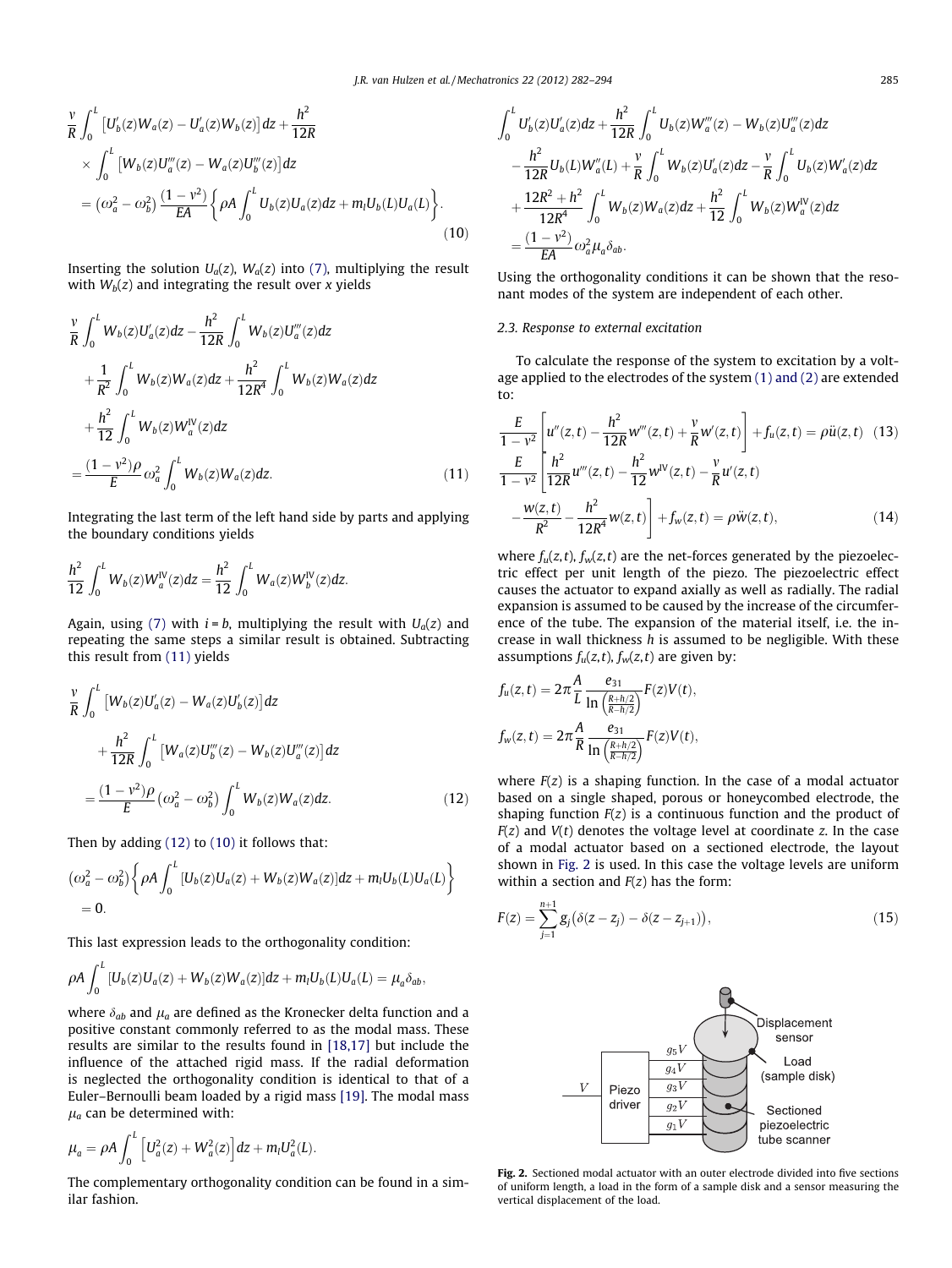where  $\delta$  is a dirac function with the property that  $\int_{-\infty}^{\infty} \delta(z) dz = 1$  and  $\delta(z-z_0)$  = 0 for  $z \neq z_0$ . In [\(15\)](#page-3-0), n denotes the number of sections and  $z_i$  is the coordinate of the lower boundary of a section. The voltage levels on each section are determined by a section gain  $g_i$ . Using the orthogonality property, the axial and radial deformations can be written as:

$$
u(z,t) = \sum_{i=1}^{\infty} U_i(z) q_i(t),
$$
\n(16)

$$
w(z,t) = \sum_{i=1}^{\infty} W_i(z)q_i(t),
$$
\n(17)

where  $U_i(z)$ ,  $W_i(z)$  are modeshapes associated with the resonant mode *i* with Eigen frequency  $\omega_i$  and  $q_i(t)$  are generalized coordinates dependent on time. Using the orthogonality conditions [\(13\)](#page-3-0) [and \(14\)](#page-3-0) are transformed into:

$$
\ddot{q}_i(t) + \omega_i^2 q_i(t) = \mu_i^{-1} \int_0^L (U_i(z) + W_i(z)) f(z, t) dz.
$$
 (18)

Without loss of generality we can assume that the voltage applied to the electrodes is given by

$$
V(t) = V \cos \omega t. \tag{19}
$$

Inserting (19) into (18) and the resulting expression into (16) yields

$$
u(z,t)=\sum_{i=1}^\infty\frac{\int_0^L(U_i(z)+W_i(z))F(z)dz}{\mu_i(\omega_i^2-\omega^2)}U_i(z)\cos \omega t.
$$

Using  $(15)$   $u(z,t)$  changes into

$$
u(z,t) = \sum_{i=1}^{\infty} \frac{\sum_{j=1}^{n+1} g_j \{U_i(z-z_j) + W_i(z-z_j) - U_i(z-z_{j+1}) - W_i(z-z_{j+1})\}}{\mu_i(\omega_i^2 - \omega^2)} U_i(z)
$$
  
× cos  $\omega t$ .

Finally, the transfer function from voltage to extension at  $z = L$  as a function of  $\omega$  is

$$
H(\omega) = \sum_{i=1}^{\infty} \frac{\sum_{j=1}^{n+1} g_j \{U_i(z-z_j) + W_i(z-z_j) - U_i(z-z_{j+1}) - W_i(z-z_{j+1})\}}{\mu_i(\omega_i^2 - \omega^2)} U_i(L).
$$

To calculate the transfer function for a given set of gains  $g_1, \ldots, g_n$  it is necessary to calculate the solutions of  $(1)$  and  $(2)$  taking into ac-count the boundary conditions [\(3\) and \(4\).](#page-2-0) This can be done if  $U(z)$ and  $W(z)$  are known. In cases with simple boundary conditions, closed form solutions can be obtained. However in most cases  $U(z)$  and  $W(z)$  are derived numerically either by constructing them from a set of trial functions using the Ritz-method or by discretization using the finite-element approach.

#### 2.4. Solutions based on the Ritz-method

Using the strain- and kinetic-energy expressions in combination with the Ritz-procedure, an approximate solution  $U(z)$  and  $W(z)$  can be constructed by optimization over a set of trail functions. In literature various trial functions have been suggested [\[20–22\]](#page-12-0). The trial functions adopted here are derived from fixed-free Euler–Bernoulli beams in bending. The boundary condition defined by the load is taken into account by expanding the set of trial functions using a set of functions defined for fixed– fixed Euler–Bernoulli beams in bending. Using this approach the solution for  $U(z)$  is allowed to have a non-zero slope at  $z = L$ . To avoid numerical problems an alternative formulation suggested in [\[23\]](#page-12-0) was used. The functions defining the fixed-free set are given by:

$$
\phi_i(z) = \cos\frac{\lambda_i z}{L} + C2_i \sin\frac{\lambda_i z}{L} + C3_i e^{-\lambda_i \tilde{t}} + C4_i e^{-\lambda_i \left(1 - \frac{z}{L}\right)},
$$

with  $C_1$ ,  $C_3$ ,  $C_4$  and  $\gamma_i$  are defined as:

$$
C2_i = -\frac{1 + (-1)^i e^{-\gamma_i}}{1 - (-1)^i e^{-\gamma_i}}, \quad C3_i = -\frac{1}{1 - (-1)^i e^{-\gamma_i}},
$$
  
\n
$$
C4_i = -\frac{(-1)^i}{1 - (-1)^i e^{-\gamma_i}}, \quad \cos \gamma_i + \frac{2e^{-\gamma_i}}{1 + e^{-2\gamma_i}} = 0.
$$

The functions defined for the fixed–fixed beam in bending are defined as:

$$
\psi_i(z) = \cos \frac{\zeta_i z}{L} + D_2 \sin \frac{\zeta_i z}{L} + D_3 e^{-\zeta_i \tilde{z}} + D_4 e^{-\zeta_i (1 - \tilde{z})},
$$

where  $D2_i$ ,  $D3_i$ ,  $D4_i$  and  $\zeta_i$  are defined as:

$$
D2_i = -\frac{1 + (-1)^i e^{-\zeta_i}}{1 - (-1)^i e^{-\zeta_i}}, \quad D3_i = -\frac{1}{1 - (-1)^i e^{-\zeta_i}},
$$
  

$$
D4_i = -\frac{(-1)^i}{1 - (-1)^i e^{-\zeta_i}}, \quad \cos \zeta_i - \frac{2e^{-\zeta_i}}{1 + e^{-2\zeta_i}} = 0.
$$

The solutions  $U(z)$  and  $W(z)$  are then constructed using

$$
U^{(n)}(z) = \sum_{i=1}^n a_i \frac{L}{\gamma_i} \frac{d\phi_i(z)}{dz} + c_i \frac{L}{\zeta_i} \frac{d\psi_i(z)}{dz},
$$
  

$$
W^{(n)}(z) = \sum_{i=1}^n b_i \phi_i(z) + d_i \psi_i(z).
$$

The coefficients  $a_i$ ,  $b_i$ ,  $c_i$  and  $d_i$  are found by solving the Eigenvalue problem defined by the strain and kinetic energy expressions. To increase accuracy and numerical stability, integration of the trial functions was first carried out using the expressions found in [\[24,25\]](#page-12-0). Expanding the set of trail functions for more complicated cases where flexibility of the load and mount are taken into account leads to Eigenvalue problems which are numerically challenging. In this paper these cases were solved using the finite element method.

#### 2.5. Solutions based on the finite element method

A finite element model used to describe the dynamics of the piezoelectric tube actuator and its load has been implemented using ANSYS [\[26\]](#page-12-0). The model is based on 8-node coupled field elements (SOLID5). To increase symmetry, the elements are arranged in a regular mapped mesh. A relatively high mesh density of 80 by 95 by 2 in axial, circumferential and radial direction has been applied to enable accurate prediction of high order modes with complex mode shapes and to avoid stiffening effects such as shear locking. In low voltage regimes, the direct and indirect piezoelectric effect can be modeled using linear the constitutive equations:

|                | $c_{11}^E$   | $c_{12}^E$ | $c_{13}^E$ | $\bf{0}$   | $\bf{0}$         | $\mathbf{0}$            | U                  |                    | $-e_{31}$ |                |
|----------------|--------------|------------|------------|------------|------------------|-------------------------|--------------------|--------------------|-----------|----------------|
| $\sigma_2$     | $c_{12}^E$   | $S_{11}^E$ | $S_{13}^E$ | 0          | 0                | 0                       | 0                  | 0                  | $-e_{31}$ | $\epsilon_2$   |
| $\sigma_3$     | $c_{13}^E$   | $c_{13}^E$ | $S_{33}^E$ | 0          | $\boldsymbol{0}$ | 0                       | 0                  | 0                  | $-e_{33}$ | $\epsilon_3$   |
| $\sigma_4$     | $\mathbf{0}$ | 0          | 0          | $c_{44}^E$ | $\bf{0}$         | 0                       | 0                  | $-e_{15}$          | 0         | $\epsilon_4$   |
| $\sigma_{5}$   | 0            | 0          | 0          | 0          | $c_{44}^E$       | $\overline{\mathbf{0}}$ | $-e_{15}$          | 0                  | 0         | $\epsilon_{5}$ |
| $\sigma_{6}$   | 0            | 0          | 0          | 0          | 0                | $c_{66}^E$              | 0                  | 0                  | 0         | $\epsilon_6$   |
| $\mathbb{D}_1$ | 0            | 0          | 0          | 0          | $e_{15}$         | 0                       | $\varepsilon_{11}$ | 0                  | 0         | E1.            |
| $\mathbb{D}_2$ | 0            | 0          | 0          | $e_{15}$   | 0                | 0                       | 0                  | $\varepsilon_{11}$ |           | $\mathbb{E}_2$ |
|                | $e_{31}$     | $e_{31}$   | $e_{33}$   | 0          | 0                | 0                       | 0                  | 0                  | ६३३       | ⊩∘ւ            |

in which  $\sigma$  and  $\epsilon$  are the mechanical stresses and strains and  $\mathbb E$  and D are the electric field strength and displacement. The anisotropic material data relating the stress and the strain given in short circuit conditions is denoted by  $c^E$  listed in [Table 1.](#page-5-0) In this case the tensor notations commonly used in manufacturer data sheets are retained.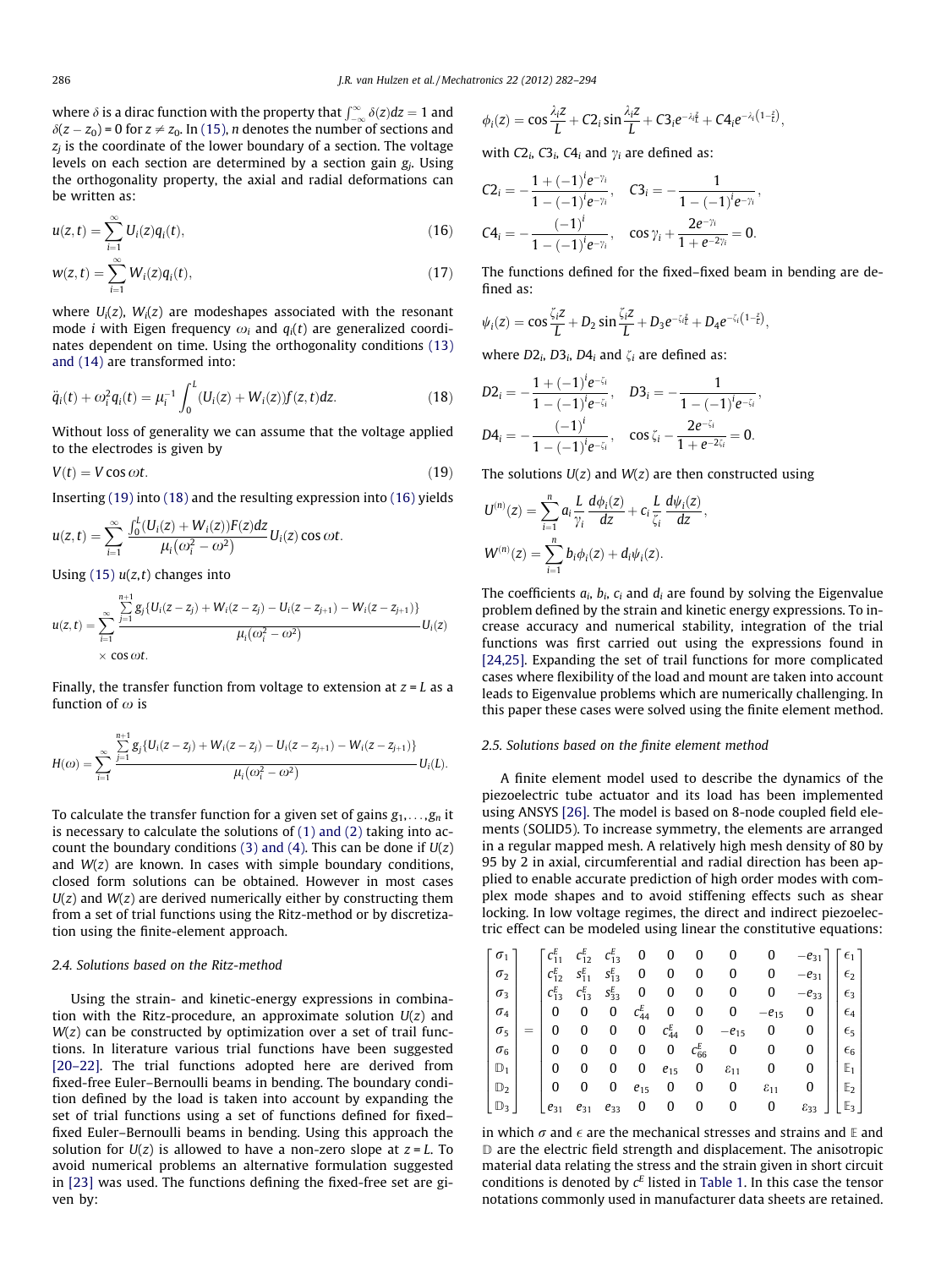<span id="page-5-0"></span>Table 1 Material data PIC151 piezoceramic.

| Par                                    | Value                                           | Par                  | Value                  |
|----------------------------------------|-------------------------------------------------|----------------------|------------------------|
| $c_{11}^{\cal E}$                      | $1.076 \times 10^{11}$ N/m <sup>2</sup>         | $e_{31}$             | $-9.60$ N/Vm           |
| $c_{12}^E$<br>$c_{13}^E$<br>$c_{33}^E$ | $6.312 \times 10^{10}$ N/m <sup>2</sup>         | $e_{33}$             | 15.10 N/Vm             |
|                                        | $6.385 \times 10^{10}$ N/m <sup>2</sup>         | $e_{15}$             | 12.00 N/Vm             |
|                                        | $1.004 \times 10^{11}$ N/m <sup>2</sup>         | $\varepsilon_{11}^S$ | $9.8281 \times 10^{9}$ |
|                                        | $1.962 \times 10^{10}$ N/m <sup>2</sup>         | $\varepsilon_{33}^S$ | $7.5261 \times 10^{9}$ |
| $c_{44}^{E}$<br>$c_{66}^{E}$           | $2.224 \times 10^{10}$ N/m <sup>2</sup>         | $\varepsilon_{33}^T$ | $1.8673 \times 10^{8}$ |
| $\rho$                                 | 7.76 $\times$ 10 <sup>3</sup> kg/m <sup>3</sup> | ο                    | 88                     |
|                                        |                                                 |                      |                        |

Rigid boundary conditions are incorporated using coupled sets of constraint equations. The mechanical degrees of freedom of nodes at the interface between the tube and mechanical ground are fixed to zero displacement. The nodes on the upper, free end of the tube are coupled by a set of constraint equations with a rigid mass element (Mass21). In the case of flexible load or base, additional bodies were included in the mesh. To reduce the number of nodes required for an accurate solution, an axisymmetric model based on the 2D elements Plane223 and Plane82 was constructed. Using this approach the models including a flexible base were formulated. Electrically, the nodes of the inner and outer electrodes are coupled. The coupling of nodes of the outer electrode can be sub divided into groups if sectioned, electrically-isolated electrodes are used. Harmonic responses are obtained by defining the voltage degree of freedom on the coupled input nodes as input degree of freedom and the displacement of the top-center of the disk is defined as the output degree of freedom.

#### 3. Modal control by load balancing

The dynamics of the piezoelectric actuator are influenced by the presence of mechanical loads. In a well designed system this influence can be used to reduce unwanted excitation of resonant modes during feedback controlled positioning. The advantage of this reduction is that the stability and performance of the system may be extended. In AFM applications, a common type of load is a sample disk. In Fig. 3, the harmonic response of a loaded piezoelectric tube actuator with a length of 30 mm and a diameter of 10 mm is shown. The input of the system is the voltage applied to the electrodes of the piezoelectric actuator. The output is the displacement of the load evaluated at the contact point between sample and AFM probe. The sample disk is assumed to be a rigid steel disk with a radius  $r_d$  of 6 mm. Due to the rigid nature of the disk, the displacement  $U_z$  of the disk chosen as output is equal to the actuator elongation evaluated at the free end of the actuator.

 $Vp \rightarrow Uz$ , Piezoelectric tube actuator  $10<sup>4</sup>$ [Uz/Vp| [nm/V] |Uz/Vp| [nm/V]  $10<sup>2</sup>$  $10<sup>0</sup>$  $10^{-2}$ 180 Phase [deg] Phase [deg] 90 0 Unloaded Disk h=0.76 mm -90 Disk h=1.52 mm -180  $10^4$  10<sup>5</sup> Frequency [Hz]

Fig. 3. The dynamics of a piezoelectric tube actuator loaded by a rigid load.

To investigate the effect of a load on the dynamics of the actuator, the thickness  $h_d$  of the load is varied between 0.76 mm and 1.52 mm. The harmonic response depicted in Fig. 3 shows that the low order natural modes of a loaded actuator shift towards lower frequencies due to the increased load mass. From the results shown in Fig. 3, it can be concluded that the second mode is shifted towards the first anti-resonance which is unaffected by the presence of the load. The first natural mode shifts towards a lower frequency. This result is in accordance with Euler–Bernoulli beam theory, see also [\[10\].](#page-12-0) If a resonant mode is shifted towards an anti-resonance, the combination of resonance and anti-resonance may be effectively canceled depending on the amount of damping. It is possible to exploit this effect to increase the performance of the system when feedback control is applied for positioning. In such a case the gain peaking and rapid shift in phase associated with the anti-resonance–resonance combination is reduced facilitating the application of simple control systems.

Unfortunately, the assumption that a load is rigid is only reasonable if the frequency range over which the harmonic response is evaluated is limited. The first natural mode of the disk depends on the material properties, the thickness of the disk and the radii of the disk and support. The radius of support is equal to the radius of the piezoelectric tube actuator. For relatively thin loads, the first natural modes of the load may be in the same frequency range as the low order natural modes of the actuator. The harmonic response of the piezoelectric actuator loaded by a flexible disk is shown in Fig. 4. To compare the effect of the load on the dynamics of the actuator, the thickness  $h_d$  of the load is varied between 0.76 mm and 1.52 mm. The displacement of the load is evaluated at the center of the disk. If a thin disk is applied, the low order bending modes of the disk will appear in the same frequency range as the low order extension modes of the tube. As a result, the relative ordering of the low order resonant and anti-resonant modes of the thin disk may deviate from the nominal load case  $(h_d = 1.52$  mm) causing a large mismatch in phase between control system and actuator if the control system is tuned for the nominal load case. Ultimately, this may affect the stability of the feedback loop. To illustrate this effect, the three dimensional mode shapes of the first four modes of the actuator in combination with a thin disk is shown in [Fig. 5.](#page-6-0) From this figure it is clear that the mode shape of the second mode is dominated by the bending of the disk. This case corresponds to the case shown as a Coarse-dashed line in Fig. 4. For thicker disks, the low order bending modes appear close to the third and higher order modes in the same frequency range as the radial modes. Modes dominated by radial displacement (see for example [Fig. 5,](#page-6-0) right) are in general hard to control since they tend to appear close together. Therefore, in a practical control design case, the bending modes of the thicker disks (1.52 and 2.28 mm)



Fig. 4. The dynamics of a piezoelectric tube actuator loaded by a flexible load.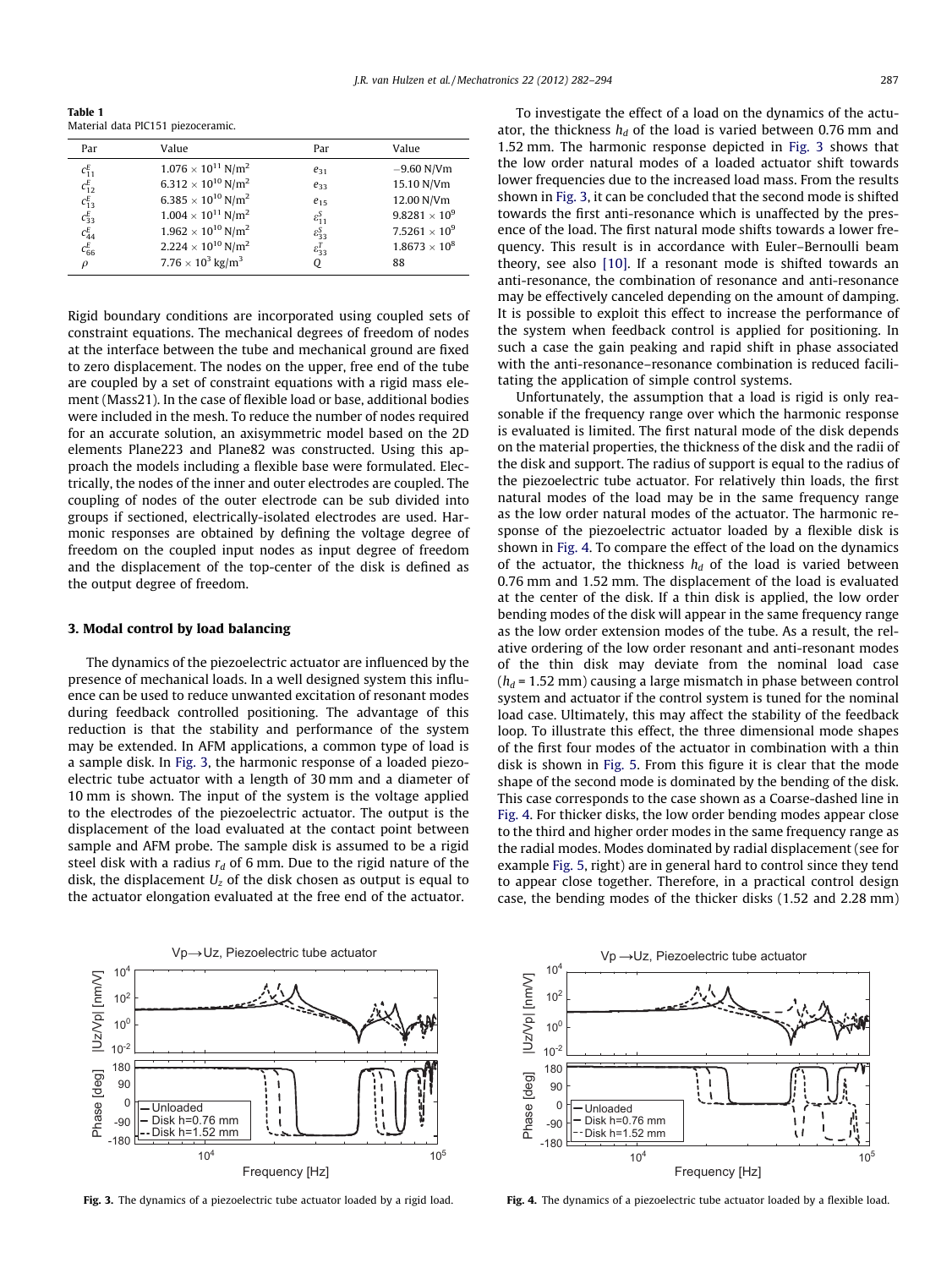<span id="page-6-0"></span>

Fig. 5. Three-dimensional mode shapes of the first four modes of the vertical dynamics of the piezoelectric actuator including a thin disk flexible load. The color contours represent deformation in vertical direction.



Fig. 6. The dynamics of a piezoelectric tube actuator supported by a flexible mount. The resonant modes introduced by the flexibility of the base are indicated by triangles.

appear in a frequency range where excitation of modes by the control system is avoided by providing roll off.

The dynamics of the piezoelectric actuator are also influenced by the dynamics of a flexible actuator mount. The effect of solid steel base on the dynamics of the tube is shown in Fig. 6. The presence of the base introduces a series of resonant and anti-resonant modes which appear in pairs. This effect occurs due to the fact that the displacement of the fixed end of the actuator is no longer constrained at zero by the rigidity of the base. Additional resonant modes are introduced and anti-resonances occur where two out of phase resonant modes cancel each other out. If the base is very short, a similar effect as the effect of a flexible load occurs. To minimize the influence of the base, the ratio between the length of the base  $h_b$  and the length of the actuator L should be as high as possible. The higher this ratio, the closer the introduced resonant modes are to anti-resonant modes, see also Fig. 6.

#### 4. Modal actuation

In systems with poorly damped resonant modes, the harmonic response exhibits large peaks and rapid shifts in phase. These factors complicate the design of a feedback control system if the poorly damped resonant modes occur close to the desired crossover frequency of the control system. A typical control-based solution to this problem is the application of derivative action to decrease phase lag or notch filtering to reduce the peak-gain, [\[27\].](#page-12-0) In contrast, the objective of modal actuation is to shape the

harmonic response of the system by avoiding the excitation of a selected set of resonant modes. In the case of piezoelectric actuation, the shaping of the harmonic response may be achieved by modification of the electrodes.

In the approach described by [\[5\]](#page-12-0), electrode modification was achieved using an etching process. An alternative to shaping electrodes is to divide the electrodes into a number of discrete sections. The total area of the live electrode remains the same and the actuation forces are redistributed by varying the voltages supplied to each section. This method resembles the actuator array approach described in [\[8,9\]](#page-12-0) but is novel in the sense that the resonant modes of the actuator itself are suppressed instead of the resonant modes of an underlying flexible structure. The advantages of this approach are that suppression of modes may be tuned in situ which enables adaptation to variation in the Eigen frequency of resonant modes. A change in the mechanical load applied to the actuator is a common cause of shifting resonant modes in AFM applications.

A sectioned electrode modal actuator is designed in two steps. In the first step the number and shape of the sections is determined, and in the second step the voltage applied to each section is determined. The number of sections selected for a given actuator is a trade off between several factors such as the number of modes to be suppressed, the number of independent voltage supplies available and for small actuators, the width of the inactive border between sections as well as the influence of the electric wiring and the soldered connections. To determine the voltage levels supplied to the sections, the harmonic response of each section  $H_i(\omega)$  is evaluated and an objective in terms of a target harmonic response  $H_t(\omega)$  is formulated. The amplitude of the voltages are adjusted according to a set of static gains  $g = [g_1, \ldots, g_n]^T$ . The gain vector g needed to achieve the objective can be optimized using a constrained least squares optimization which is formulated as:

$$
\min_{g\in\mathbb{R}^n} \|H(\omega_0)g - H_t(\omega_0)\|_2, H(\omega_0) \in \mathbb{C}^{n \times m}, H_t(\omega_0) \in \mathbb{C}^m,
$$

with  $H(\omega_0)$  as the frequency response function matrix, gain set g and objective  $H_t(\omega_0)$  defined as:

$$
H(\omega_0) = \begin{bmatrix} H_1(\omega_1) & \cdots & H_n(\omega_1) \\ H_1(\omega_2) & \cdots & H_n(\omega_2) \\ \vdots & \ddots & \vdots \\ H_1(\omega_m) & \cdots & H_n(\omega_m) \end{bmatrix}, g = \begin{bmatrix} g_1 \\ g_2 \\ \vdots \\ g_n \end{bmatrix}, H_t(\omega_0) = \begin{bmatrix} H_t(\omega_1) \\ H_t(\omega_2) \\ \vdots \\ H_t(\omega_m) \end{bmatrix},
$$

where  $\omega_0$  = { $\omega_1, \ldots, \omega_m$ } represent a set of frequencies chosen to fit a particular problem. The frequency set may include the natural frequencies of the system but may also include the gain at low frequencies. The constrained least squares problem can be formulated as a set of linear matrix inequalities [\[28\]](#page-12-0) in the form: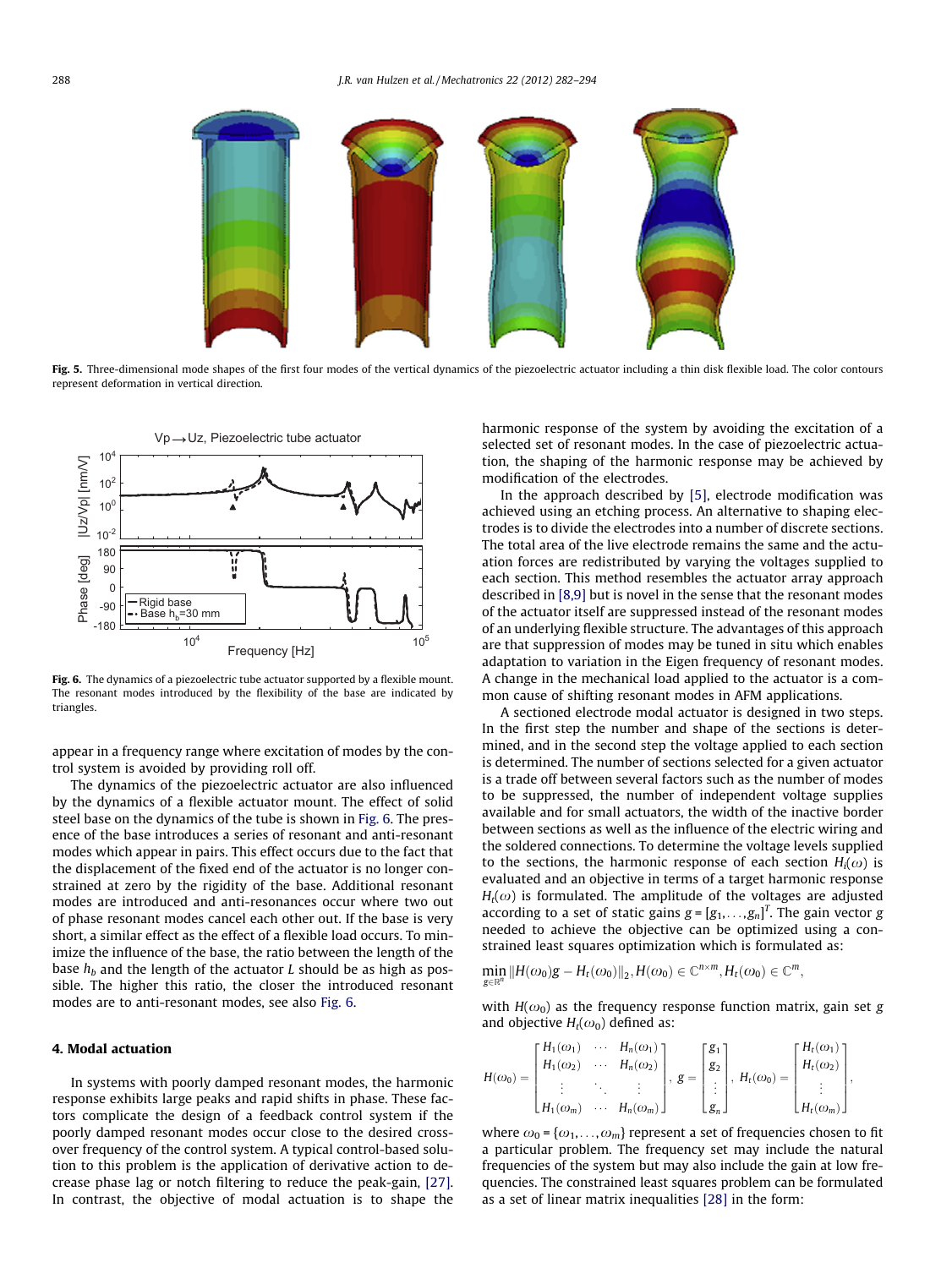<span id="page-7-0"></span>
$$
\begin{bmatrix} -\gamma & (H(\omega_0)g - H_t(\omega_0))^H \\ H(\omega_0)g - H_t(\omega_0) & -\gamma I \end{bmatrix} < 0, g > 0,
$$

where  $\gamma \in \mathbb{R}$  is the upper bound of  $(H(\omega_0)g - H_t(\omega_0))^H(H(\omega_0)g H_t(\omega_0)$ ). A solution is obtained by minimizing  $\gamma$ . The constrained  $g > 0$  is added to assure that the solution contains only positive gains. This constraint is added to facilitate practical implementation and to preserve static range of the piezoelectric actuator and may be relaxed if the static elongation of the actuator is less important.

In a practical design, the modes of interest are typically the low order resonant modes. In these cases, the objective would be to avoid excitation of resonant modes with Eigen frequencies in the cross over region of the feedback control system. This is reflected in the case study shown in Fig. 7. In this example, a modal actuator based on a 30 mm tube divided in five sections is shown. If all sections are supplied with equal voltages, the response shown in the lower right frame of Fig. 7 is obtained. The optimal gain is calculated for four cases involving the first five modes of the actuator loaded by a flexible disk as shown in Fig. 7 using [\[29\].](#page-12-0) The gains are listed in [Table 2](#page-8-0). The frequency set  $\omega_0$  is chosen to match the resonant modes of the first five resonances of the sections shown in Fig. 7. In the first case shown in [Fig. 8](#page-8-0) (frame 1), the constraint enforcing positive gain sets is relaxed and the modal actuator is tuned to fit the first mode and suppress modes 2–5. This is done by setting the first component of the objective to  $H_t(\omega_1) = H_1(\omega_1) + \cdots + H_5(\omega_1)$  and  $H_t(\omega_2), \ldots$ ,  $H_t(\omega_5)$  to zero. In the second case the same objective is set, however in this case the solution is constrained to only positive gains. In the third case the positive gain constraint is enforced but the constraint on mode 3–5 is relaxed. In the forth set Sections [1–3](#page-0-0) and Sections [4](#page-6-0) [and 5](#page-6-0) are coupled to form two electrodes. In this case the objective contains only the first and the second mode. The gain sets obtained are summarized in [Table 2.](#page-8-0) The residual error calculated using  $(H(\omega_0)g - H_t(\omega_0))^H$   $(H(\omega_0)g - H_t(\omega_0))$  indicates that in the cases where the positive gain constraint is enforced, the load case with the thickest disk leads to the lowest error. This indicates that the order in which the resonances and anti-resonances appear has a large influence on the ability to suppress modes when the positive gain constraint is enforced.

In the results shown in [Fig. 8,](#page-8-0) it can be observed that when using set 1 (upper left frame), the static gain of the harmonic response is lower than the response obtained by using set 2 (upper right frame). Also in the nominal load case of set 2 (black, upper right frame), the second mode has not been canceled. It can be concluded that restricting the gains to be positive has a large impact on the results obtained. The load case with the thin flexible disk is the most affected. The reason for this is that the second mode is dominated by deformation of the disk. The mode shape does not resemble a beam type extension mode shape and is therefore not fully orthogonal to the mode shape of the first mode. This problem does not occur in the case with the thicker disks. In these cases the load can be regarded as rigid in the frequency region of interest. In both cases the coupling between radial and axial modes is



Fig. 7. Harmonic response of a piezoelectric actuator with sectioned electrodes. The actuator is loaded by a steel disk with a 6 mm radius and a thickness of 0.76 mm (solid), 1.52 mm (dashed). The displacement of the load  $(U_z)$  is evaluated at the top-center of the disk.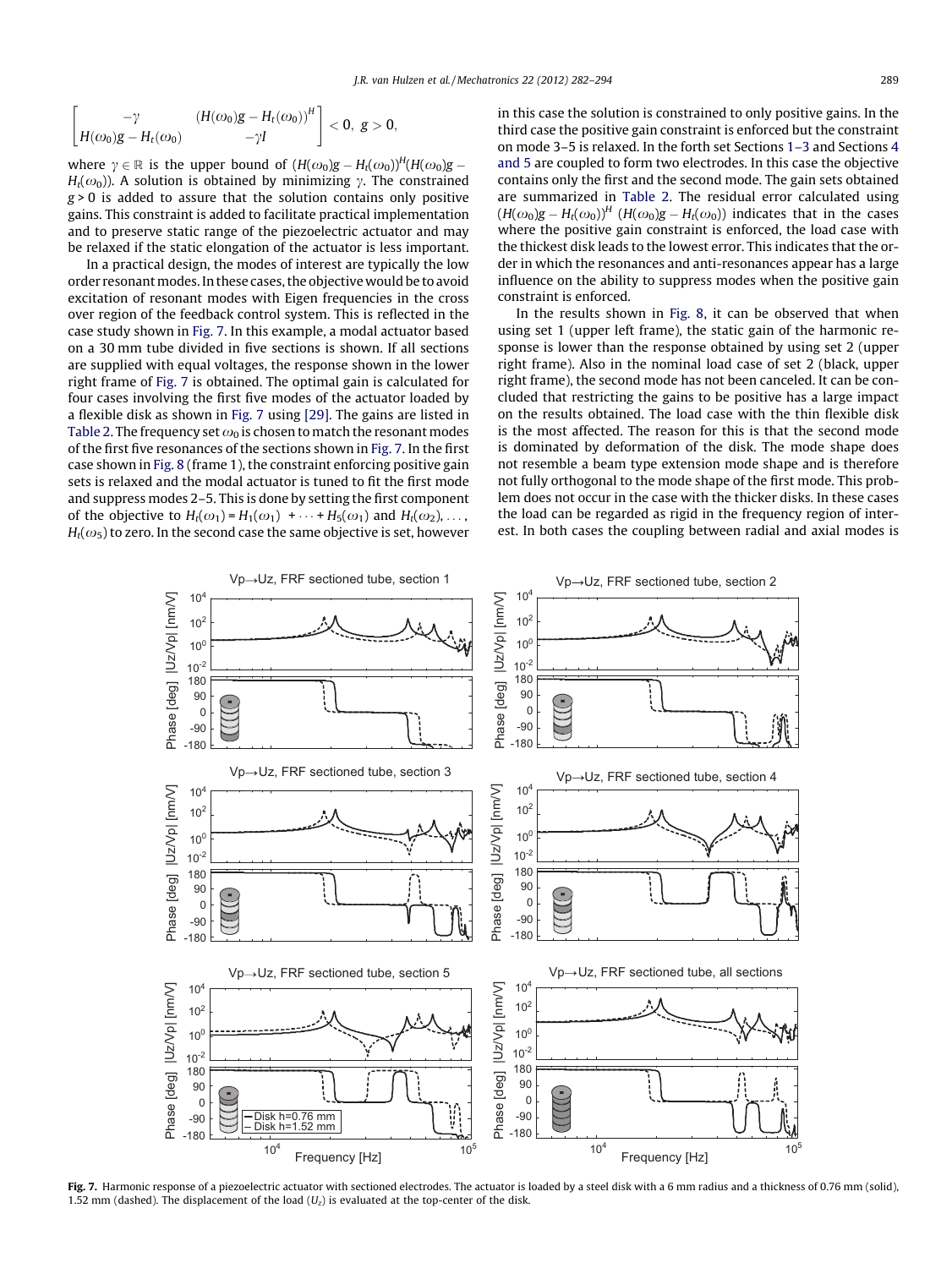<span id="page-8-0"></span>Table 2

Gain set of modal actuation case study.

| Set | Case | g <sub>1</sub> | $g_2$  | $g_3$     | $g_4$  | $g_5$     |
|-----|------|----------------|--------|-----------|--------|-----------|
|     |      | $-0.3198$      | 1.0000 | $-0.0312$ | 0.8527 | $-0.8058$ |
|     |      | 0.1395         | 1.0000 | 0.4338    | 0.9771 | $-0.2691$ |
|     |      | 0.0540         | 0.6120 | 1.0000    | 0.4878 | $-0.1983$ |
| 2   |      | 0.5501         | 0.3756 | 0.4293    | 1.0000 | 0.2108    |
|     |      | 0.4413         | 1.0000 | 0.5132    | 0.9249 | 0.0962    |
|     |      | 0.3702         | 0.7552 | 1.0000    | 0.5230 | 0.1767    |
| 3   |      | 0.4647         | 0.1877 | 0.1660    | 1.0000 | 0.0589    |
|     |      | 0.4413         | 1.0000 | 0.5132    | 0.9249 | 0.0962    |
|     |      | 0.3702         | 0.7552 | 1.0000    | 0.5230 | 0.1767    |
| 4   |      | 0.4671         | 0.4671 | 0.4671    | 1.0000 | 1.0000    |
|     |      | 1.0000         | 1.0000 | 1.0000    | 0.7473 | 0.7473    |
|     |      | 1.0000         | 1.0000 | 1.0000    | 0.7505 | 0.7505    |



Fig. 8. Modal actuation case study with gain sets based on constrained least squares optimization. The cases shown are: upper-left frame, constraint on positive gain set is relaxed, modal actuator is tuned to fit mode 1 and suppress modes 2–5; upper-right frame, same objective but with a solution constrained to positive gains; lower-left frame, constraint on mode 3–5 is relaxed, but solution is constrained to positive gains; lower-right frame, Sections [1–3](#page-0-0) and Sections [4 and 5](#page-6-0) are coupled to form two electrodes, the objective contains only the first and the second mode. Cases 1-3 correspond to flexible disks with thickness  $h_d$  of 0.76, 1.52 and 2.28 mm.

apparent in the high frequency region (>80) kHz. These modes are difficult to control using load balancing or modal actuation. For this reason a feedback control system needs to provide sufficient roll off in this region to avoid the accidental excitation of these modes.

The harmonic responses plotted in [Fig. 7](#page-7-0) show that with the nominal load (black) in the case of Sections [4 and 5](#page-6-0) there is an anti-resonance between the first two modes which is not present in the case of Sections [1–3.](#page-0-0) This allows the electric coupling of the first three sections in one group and the last two sections in the second group. Then, by balancing the voltage supplied to both groups, the second mode can be reduced. This is the simplest way to achieve modal actuation with positive voltages which leads to a reduction of the second mode.

# 5. Limitations to modal control

In high speed designs, the achievable bandwidth can be optimized by the application of relatively short piezoelectric tube actuators which have resonant modes appearing at higher frequencies than those of long tube actuators. A complicating factor in designs based on short tubes is the relative low ratio between length and radius of the piezoelectric tube. As a result, the coupling between the low order radial and axial modes is stronger for short tube actuators.

The low order resonant modes of the vertical axis of the piezoelectric tube actuator behave like Euler–Bernoulli beam extension modes. The radial deformation of the first mode is almost zero and the natural frequency depends strongly on the length of the actuator. In contrast, the radial modes of the piezoelectric tube actuator depend on the radius of the tube and have natural frequencies which are independent of mode number. Coupling between radial and axial modes occurs when the ratio of the length of the actuator and the product of the mode number and the actuator radius is small  $(L/(jR) < 8)$ . The coupling effect is stronger for tubes with thick walls. The coupling between radial and axial modes reduces the frequency spacing of the low order modes. In general, low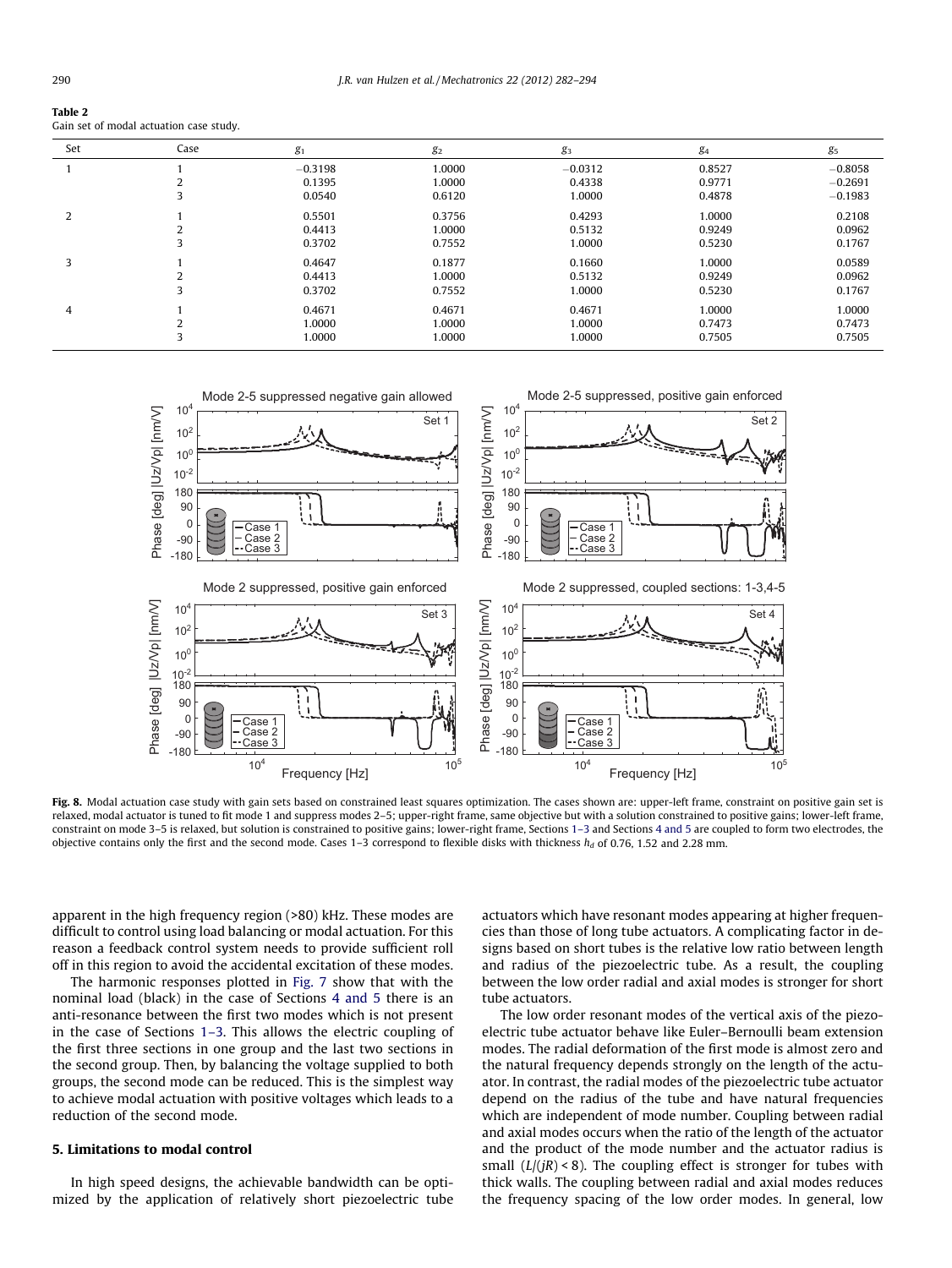<span id="page-9-0"></span>order extension modes occur at lower frequencies than those predicted using Euler–Bernoulli beam models. Additional modes appear in the frequency range shared by high order radial modes.

As an example, the first ten radial-axial modes of a short piezoelectric tube ( $L \times R = 30 \times 4.75$  mm) are derived using both shelltheory and FEA models. The results are shown in the left frame of Fig. 9. The mode shape of the first mode is shown in the top-right frame of Fig. 9. From this frame it is clear that this mode is almost a pure extension mode. If the radial deformation  $w(z,t)$  is assumed to be zero for all  $z$  then the model  $(1)$  and  $(2)$  reduces to that of the axial vibration of an Euler–Bernoulli beam. The natural modes obtained by using this reduced model coincide with the lower modes of the full model and is shown as a dashed line in the left frame of Fig. 9. The higher order radial-axial modes derived by the shelltheory model have a more mixed character, see for example the mode shape of the third mode shown in the right frame of Fig. 9. The natural frequency of this mode is lower than predicted by the reduced model based on Euler–Bernoulli beam theory. If the axial deformation  $u(z,t)$  is assumed to be zero then the model [\(1\)](#page-1-0) [and \(2\)](#page-1-0) reduces to a shell-theory model describing only radial modes. These modes may be approximated using shell-theory models for shells of infinite length [\[24\]](#page-12-0). A good example of such a mode is mode 7, shown in the right frame of Fig. 9. At higher frequencies the modes again resemble Euler–Bernoulli beam type extension modes, see for example the mode shapes of mode 14 shown in the right frame of Fig. 9. It can be concluded that actuators which are short compared to their radius have the advantage that the radial-axial modes occur at higher frequency compared to actuators which are longer but have an increased influence of radial deformation in low order modes.

The radial modes predicted by the shell-theory models for shells of infinite length are not influenced by the mass attached to the free end. In contrast, the axial modes predicted by the Euler–Bernoulli beam model are. Because modes which are close together are inherently difficult to control, the coupling of radial and axial modes may complicate the design of a control system in cases where the load conditions are subject to change. Effective control of these modes using either modal actuation or by load balancing using the boundary conditions is difficult due to the complex nature of the modes and their insensitivity to loading.

# 6. Experimental verification

Experimental verification of the modal actuation approach was based on a commercially available piezoelectric tube actuator (PT130.20, Physik Instrumente, Karlsruhe, Germany) with a special outer electrode geometry. The outer electrode was separated into five segments with a length of 5.6 mm by circumferential electrode removal. The tube is constructed using PIC151 ceramic. The sectioned tube was excited using a set of five custom piezo amplifiers with a configurable gain.

In [Fig. 10](#page-10-0) an overview of the experimental setup is presented. The actuator has a length  $L = 30$  mm, an inner diameter of  $d_i = 9$  mm and an outer diameter  $d_0$  = 10 mm. The tube is bonded to a steel base with a length of 160 mm using a cyanoacrylate adhesive. To enable experimentation with various loads in the form of standard AFM sample carriers, a magnet is used to hold loads in place. The magnet is bonded to a steel M4 bolt which is connected to the base at the centerline of the actuator. The magnet and the load are in close proximity of each other but not in contact. The clamping force of a neodymium disk magnet with a 6 mm diameter and a thickness of 3 mm can, taking into account a small air gap, produce a force of approximately 4 N [\[30\].](#page-12-0) The maximum force required for harmonic motion of the load occurs at the first resonant mode and at the high end of the spectrum. At a drive level of 100 mV and a gain of  $1 \times 10^3$  nm/V at a frequency of 20 kHz this results in inertial forces of about 2.3 N. The required force is lower for the peaks in at 40 and 60 kHz which require 1 and 0.6 N respectively. In the high frequency range 90–100 kHz the required force increases to a maximum of 5.6 N. The quality of magnetic clamping was verified by repeated measurements using frequency sweeping at different drive levels which show consistent results. The displacement of the load is measured using a capacitive sensor (MicroSense II 6810 with 6504-01 probe, MicroSense LLC, Lowell, Massachusetts, USA). The actuator is loaded using a set of steel ( $\rho$  = 7.8  $\times$  10<sup>3</sup> kg/  $m<sup>3</sup>$ ,  $E = 200$  GPa) disks with radius  $r<sub>d</sub> = 6$  mm, thickness  $h<sub>d</sub> =$ 0.72 mm and  $h_d$  = 1.56 mm. The disks have a mass  $m_l$  of 0.64 g and 1.436 g. The piezoelectric tube was excited using a set of up to five independent piezo amplifiers. All electrical connections were soldered using very thin wires to minimize mechanical loading. The inner electrode is electrically connected to the base through a



Fig. 9. Natural frequencies of the dominant modes in vertical direction for a piezoelectric tube (L  $\times$  R = 30  $\times$  4.75 mm) which is fixed-free including a rigid load.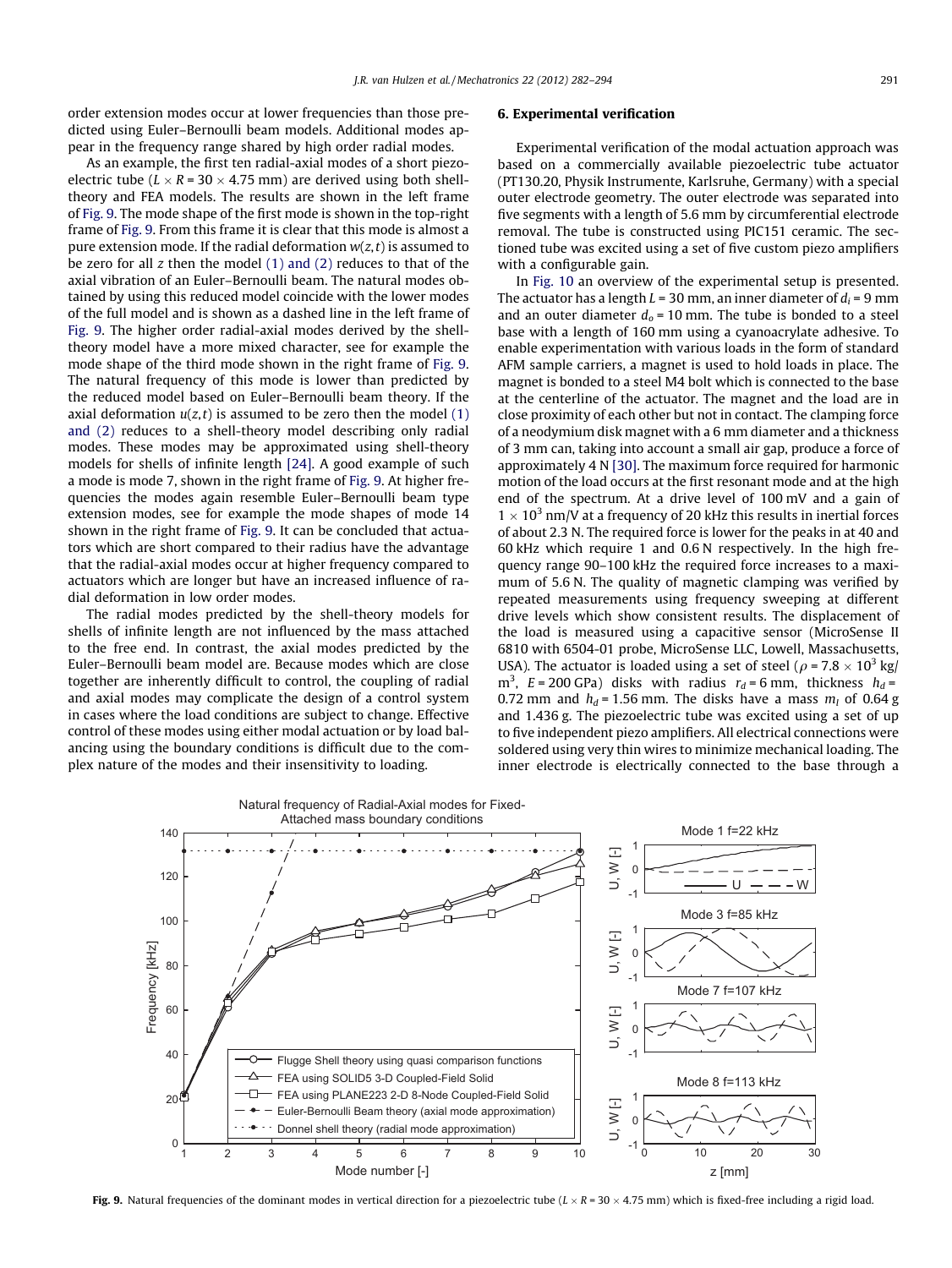<span id="page-10-0"></span>

Fig. 10. Experimental setup with modal actuator and capacitive sensor (left) and overview showing the internal components (right).

soldered contact with the metal of the bolt. The electrical resistance is low compared to the output resistance of the amplifiers.

## 6.1. Dynamics of full tube

The measured response shown in [Fig. 11](#page-11-0) (lower right frameblack) shows that for the nominal load case (steel disk with radius r of 6 mm and thickness  $h_d$  of 0.76 mm) there is a resonant mode at 20, 40 and 60 kHz. When compared with the finite element model with the flexible load shown in [Fig. 7](#page-7-0) where there are modes at 20, 50 and 65 kHz it is clear that the low order mode matches but the higher order modes are somewhat over-estimated. This may be due to the fact that in the finite element model, the load and the actuator are assumed to be perfectly bonded which increases the stiffness of the system when compared to magnetic clamping. Using magnetic clamping, the deformation of the disk is not counteracted by a bending moment between the free end of the piezoelectric actuator and the load. A more accurate estimation of the low order modes of the disk may be obtained by assuming a simply supported load or by increasing the strength of the bond by using cyanoacrylate adhesive or a larger magnet.

The measured response using the thick disk shown in [Fig. 11](#page-11-0) (lower right frame in gray) shows that compared to the load case with the thin disk, the second mode and third mode have disappeared. The harmonic response of the model shown in blackdashed in [Fig. 7](#page-7-0) shows an anti-resonance between the first and the second mode and between second and the third mode. The disappearance of the second and the third mode in the measurement in [Fig. 11](#page-11-0) (lower right frame-gray) may be due to the proximity of the resonant mode and the presence of damping in the system. The first mode shifts to a frequency of about 18 kHz which is in accordance with the model.

The measurements involving the separate sections shown in frame 1–2 and 4–5 of [Fig. 11](#page-11-0) show resonant and anti-resonant modes which are in agreement with the modeled harmonic responses shown in [Fig. 7](#page-7-0). The measurements of the third section are an exception to this rule and show a difference in the order between resonant and anti-resonant modes. This may be due to the difference in bonding between tube and base and tube and load. A dynamical effect not predicted by the shell-theory model are modes which are nearly canceled by anti-resonances. The effect is most apparent as a split peak of the first mode in the case where the actuator is loaded by a thick disk, shown in gray in [Fig. 11.](#page-11-0) The effect may be attributed to the base due to the fact that it is present in the measurement of both load cases.

Although an accurate predicting of the dynamics of the Sections [1 and 2](#page-0-0) and Sections [4 and 5](#page-6-0) as well as the dynamics of the full tube can be obtained using the model it is not possible to use the model to design a model actuator. The reason for this is the mismatch between model and measured response of the third section. The alternative to model based tuning is tuning using the measured harmonic responses or in situ tuning based on a reduced set of sections.

#### 6.2. Load balancing and modal actuation

The design of a modal actuator can be based on five segments or on a reduced set by combining the segments in groups. The results using either model or measurement based optimization based on five segments did not result in a complete reduction of the targeted modes. The cause of these difficulties may be small differences in phase between the channels. These phase differences may originate in the electrical circuitry or may be the result of material damping. Non-linear behavior of the piezoelectrical actuator itself may also be a factor, although at the low drive levels ( $\approx$ 100 mV) used this is not likely.

For simplicity, the approach shown in frame 4 of [Fig. 8](#page-8-0) was implemented on the experimental set-up. A set of two independent amplifiers was used to drive the combined sections. Keeping the amplifier of Sections [1–3](#page-0-0) constant the voltage level of the second amplifier was lowered until the second mode disappeared. Lowering the voltage level beyond this point caused the mode to reappear. The measured harmonic response at the optimal setting is shown in [Fig. 12](#page-11-0)(left). It is clear that both the peak-gain and the phase shift has been reduced. The measured response also shows that the first resonant mode is unaffected and that the static gain of the system is reduced.

To test the load balancing approach the actuator was loaded by disks of increasing thickness. The measured harmonic response of a the load case with a thick, 1.56 mm disk is shown in gray in [Fig. 12](#page-11-0)(right). The measured response indicates that the application of the thicker load causes the peak gain associated with the second mode to disappear. In addition, the resonant mode introduced by the flexibility of the thin disk is not visible in the increased load case. The results show that in contrast to the modal actuation case the static gain is unaffected and the first mode is shifted to a lower frequency. This disadvantage of the shift of the first mode is offset by the advantage that mode two and three are also reduced. A second advantage of the load balancing approach is its purely mechanical nature. No additional circuitry is needed to deal with non-linear effects such as hysteresis and constitutive non-linearities that may hinder the application of modal actuation using sectioned electrodes at higher drive levels.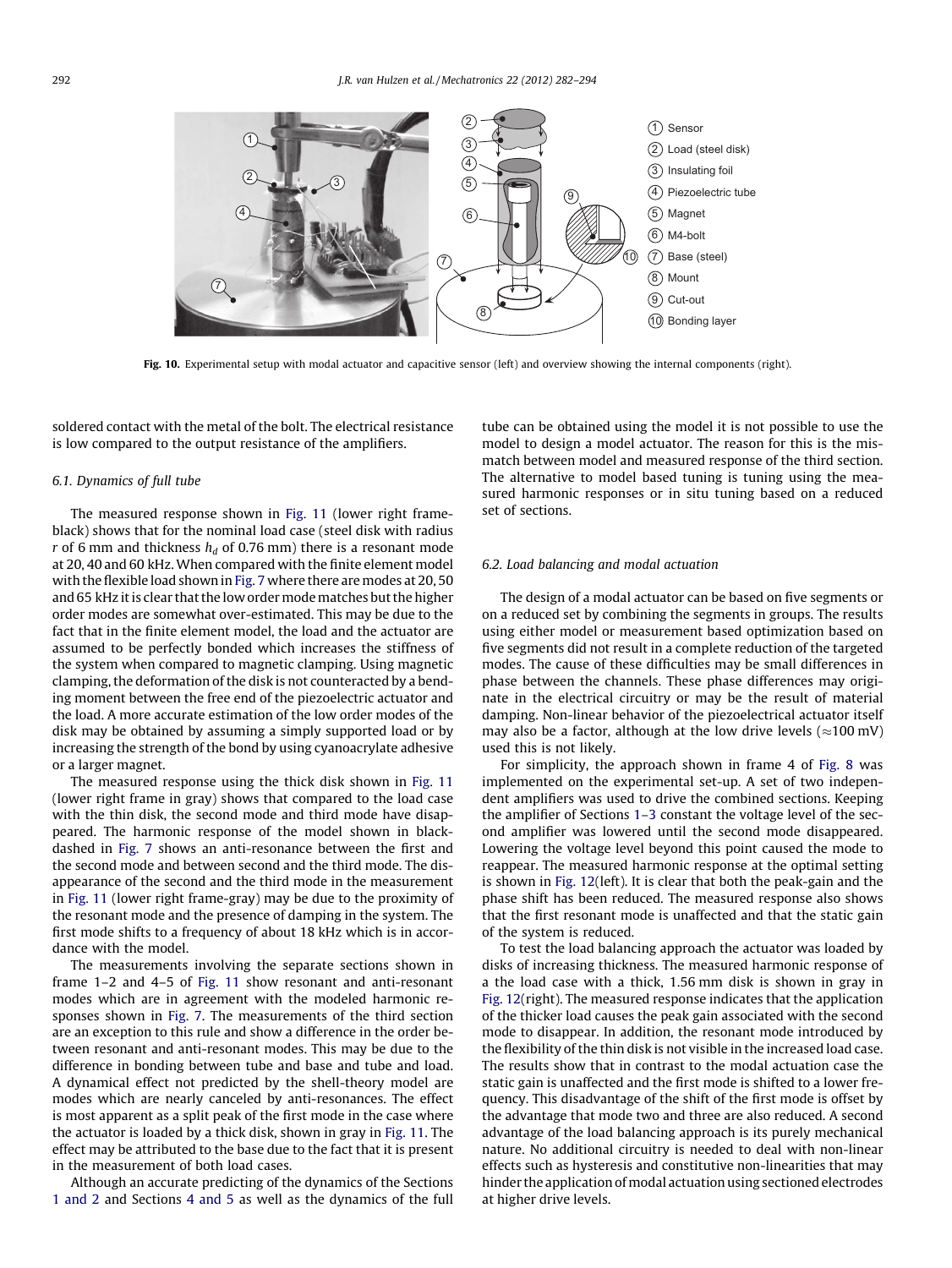<span id="page-11-0"></span>

Fig. 11. Measured response of sectioned tube loaded by disks of 0.76 and 1.56 mm.



Fig. 12. Measured harmonic response of a modal actuator with gains set for suppression of the second mode (left) compared to an approach where a thick load is applied (right).

#### 7. Concluding remarks

In this paper the implementation of modal actuation on systems actuated by piezoelectric tube scanners has been investigated. It has been shown that the influence of mechanical resonant modes on the dynamics of the system can be reduced by using sectioned electrode modal actuation as well as load balancing. The modal actuation approach can be implemented using a very limited set of sections. If the set is limited to two sections, a single mode may be suppressed using an in situ hand tuning approach. In more elaborate designs, optimization schemes may be employed to tune a modal actuator.

The alternative approach to modal actuation is load balancing where the influence of unwanted resonant modes is reduced by increasing the mass of the applied load. An increased load causes the resonant modes of the system to shift towards lower frequencies. The mass needed to achieve the effect depends on the amount of damping in the system. Systems with relatively high amount of damping require only a small shift in resonant mode and therefore